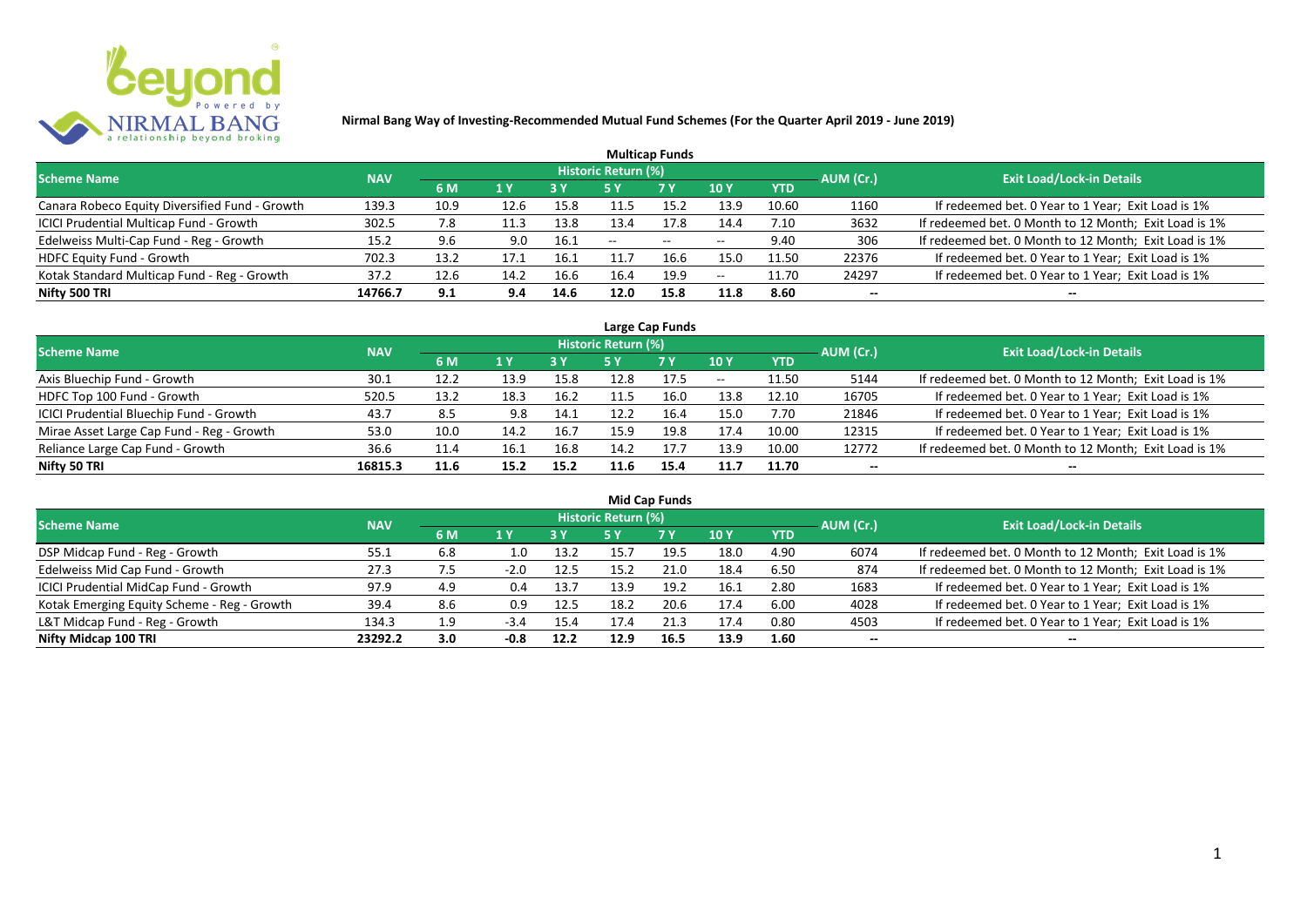

|                                           |            |     |     |      |                            | Large & Midcap |      |            |           |                                                    |
|-------------------------------------------|------------|-----|-----|------|----------------------------|----------------|------|------------|-----------|----------------------------------------------------|
| <b>Scheme Name</b>                        | <b>NAV</b> |     |     |      | <b>Historic Return (%)</b> |                |      |            | AUM (Cr.) | <b>Exit Load/Lock-in Details</b>                   |
|                                           |            | 6 M |     |      |                            | 7 <sub>Y</sub> | 10 Y | <b>YTD</b> |           |                                                    |
| Canara Robeco Emerging Equities - Growth  | 96.5       | 9.3 | 4.9 | 16.6 | 19.4                       | 23.6           | 21.0 | 8.40       | 4675      | If redeemed bet. 0 Year to 1 Year; Exit Load is 1% |
| IDFC Core Equity Fund - Reg - Growth      | 46.1       |     |     | 13.0 | 11.8                       | 14.9           | 10.7 | 4.40       | 2954      | If redeemed bet. 0 Day to 365 Day; Exit Load is 1% |
| Principal Emerging Bluechip Fund - Growth | 106.2      |     | 0.4 | 14.9 | 17.4                       | 22.4           | 18.2 | 5.10       | 2190      | If redeemed bet. 0 Year to 1 Year; Exit Load is 1% |
| NIFTY Large Midcap 250 TRI                | 7435.3     | 7.3 |     | 15.0 | 13.7                       | 17.6           | 13.5 | 6.30       | --        | $- -$                                              |

| <b>Focused Funds</b>                           |            |      |        |      |                     |        |       |            |           |                                                       |  |  |  |
|------------------------------------------------|------------|------|--------|------|---------------------|--------|-------|------------|-----------|-------------------------------------------------------|--|--|--|
| <b>Scheme Name</b>                             | <b>NAV</b> |      |        |      | Historic Return (%) |        |       |            | AUM (Cr.) | <b>Exit Load/Lock-in Details</b>                      |  |  |  |
|                                                |            | 6 M  | 1 V    |      |                     | 7 Y    | 10Y   | <b>YTD</b> |           |                                                       |  |  |  |
| Axis Focused 25 Fund - Growth                  | 29.1       | 9.8  | 6.9    | 17.2 | 15.6                | $\sim$ | $- -$ | 8.40       | 7584      | If redeemed bet. 0 Month to 12 Month; Exit Load is 1% |  |  |  |
| <b>IDFC Focused Equity Fund - Reg - Growth</b> | 38.1       | ".3  | $-2.4$ | 13.7 | 9.7                 | 12.6   | 9.5   | 7.90       | 1632      | If redeemed bet. 0 Days to 365 Days; Exit Load is 1%  |  |  |  |
| SBI Focused Equity Fund - Growth               | 147.9      | 14.9 | 10.4   | 15.4 | 17.0                | 18.8   | 19.1  | 11.80      | 4234      | If redeemed bet. 0 Year to 1 Year; Exit Load is 1%    |  |  |  |
| <b>S&amp;P BSE 500</b>                         | 15705.3    | 8.5  | 8.0    | 13.2 | 10.7                | 14.3   | 10.7  | 8.00       | --        | --                                                    |  |  |  |

| <b>Small Cap Funds</b>                         |            |        |         |                     |      |           |       |            |           |                                                    |  |  |  |
|------------------------------------------------|------------|--------|---------|---------------------|------|-----------|-------|------------|-----------|----------------------------------------------------|--|--|--|
| <b>Scheme Name</b>                             | <b>NAV</b> |        |         | Historic Return (%) |      |           |       |            | AUM (Cr.) | <b>Exit Load/Lock-in Details</b>                   |  |  |  |
|                                                |            | 6 M    | 1 Y     |                     | 5 Y  | <b>7Y</b> | 10Y   | <b>YTD</b> |           |                                                    |  |  |  |
| Franklin India Smaller Companies Fund - Growth | 55.0       | 7.1    | -5.6    | 9.4                 | 15.8 | 23.1      | 18.6  | 4.80       | 7403      | If redeemed bet. 0 Year to 1 Year; Exit Load is 1% |  |  |  |
| HDFC Small Cap Fund - Growth                   | 43.9       | 4.4    | $-2.9$  | 17.7                | 16.6 | 19.6      | 16.4  | 3.10       | 7660      | If redeemed bet. 0 Year to 1 Year; Exit Load is 1% |  |  |  |
| L&T Emerging Businesses Fund - Reg - Growth    | 24.4       | $-0.3$ | $-8.0$  | 17.6                | 17.1 | $--$      | $- -$ | $-1.90$    | 5989      | If redeemed bet. 0 Year to 1 Year; Exit Load is 1% |  |  |  |
| Reliance Small Cap Fund - Growth               | 41.2       | 4.3    | $-2.8$  | 16.7                | 19.5 | 24.6      | $- -$ | 3.70       | 8050      | If redeemed bet. 0 Year to 1 Year; Exit Load is 1% |  |  |  |
| SBI Small Cap Fund - Growth                    | 52.9       | 6.9    | $-0.8$  | 17.4                | 24.6 | 26.7      | $- -$ | 4.90       | 1992      | If redeemed bet. 0 Year to 1 Year; Exit Load is 1% |  |  |  |
| Nifty Smallcap 100 TRI                         | 7990.3     | 4.9    | $-11.4$ | 8.9                 | 6.6  | 12.3      | 10.0  | 2.00       | --        |                                                    |  |  |  |

#### **ELSS Schemes (Tax Saving u/s 80-C)**

| <b>Scheme Name</b>                            | <b>NAV</b> |      |      | <b>Historic Return (%)</b> |      |           |                 |            | AUM (Cr.)                | <b>Exit Load/Lock-in Details</b> |
|-----------------------------------------------|------------|------|------|----------------------------|------|-----------|-----------------|------------|--------------------------|----------------------------------|
|                                               |            | 6 M  | 1 Y  |                            | 5 Y  | <b>7Y</b> | 10 <sub>Y</sub> | <b>YTD</b> |                          |                                  |
| Aditya Birla Sun Life Tax Relief 96 - Growth  | 32.0       | 4.5  |      | 13.1                       | 15.7 | 19.3      | 14.0            | 3.50       | 8685                     | Nil                              |
| Axis Long Term Equity Fund - Growth           | 46.7       | 9.8  | 8.6  | 14.5                       | 16.5 | 21.7      | $- -$           | 8.80       | 19109                    | Nil                              |
| IDFC Tax Advantage (ELSS) Fund - Reg - Growth | 58.0       | 8.0  | 2.4  | 14.9                       | 14.7 | 18.8      | 15.0            | 7.50       | 1996                     | Nil                              |
| Invesco India Tax Plan - Growth               | 52.4       | 7.0  | 6.0  | 13.4                       | 14.9 | 18.5      | 16.5            | 7.00       | 839                      | Nil                              |
| Mirae Asset Tax Saver Fund - Reg - Growth     | 18.3       | 10.0 | 13.8 | 20.1                       | $-$  | $--$      | $- -$           | 9.60       | 1949                     | Nil                              |
| <b>S&amp;P BSE 200 TRI</b>                    | 5999.5     | 9.3  |      | 14.9                       | 12.2 | 16.0      | 12.3            | 9.00       | $\overline{\phantom{a}}$ | $- -$                            |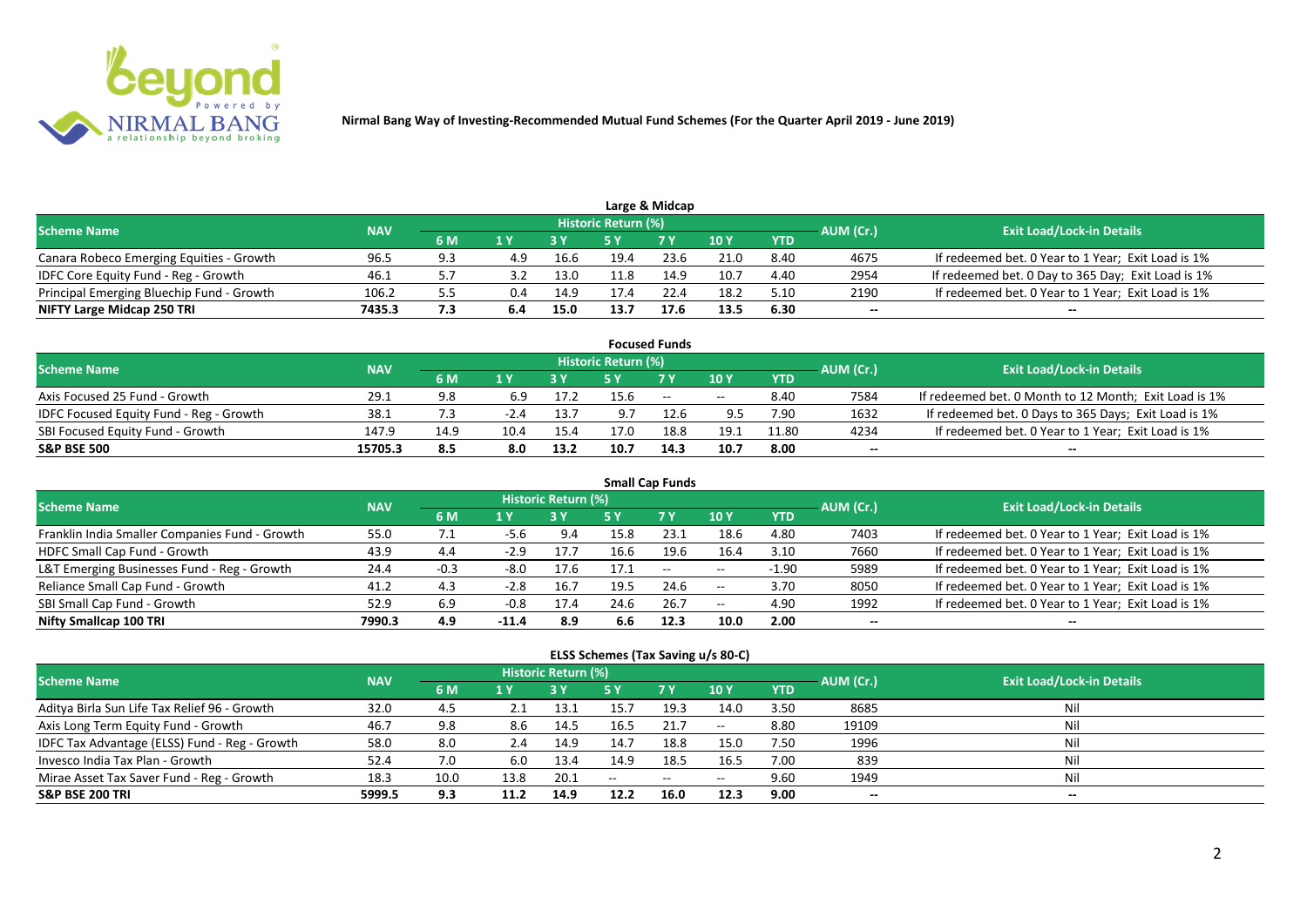

| <b>Contra/Value Fund</b>                  |            |     |      |                     |      |            |      |            |           |                                                       |  |  |  |
|-------------------------------------------|------------|-----|------|---------------------|------|------------|------|------------|-----------|-------------------------------------------------------|--|--|--|
| <b>Scheme Name</b>                        | <b>NAV</b> |     |      | Historic Return (%) |      |            |      |            | AUM (Cr.) | <b>Exit Load/Lock-in Details</b>                      |  |  |  |
|                                           |            | 6 M |      |                     |      | <b>7 Y</b> | 10Y  | <b>YTD</b> |           |                                                       |  |  |  |
| Kotak India EQ Contra Fund - Reg - Growth | 54.4       | 8.b | 9.8  | 15.8                | 12.5 | 15.9       | 13.0 | 8.70       | 811       | If redeemed bet. 0 Year to 1 Year; Exit Load is 1%    |  |  |  |
| Tata Equity P/E Fund - Reg - Growth       | 138.0      | 6.9 | -0.⊥ | 16.2                | 15.0 | 18.8       | 15.6 | 5.30       | 5464      | If redeemed bet. 0 Month to 12 Month; Exit Load is 1% |  |  |  |
| UTI Value Opportunities Fund - Growth     | 62.7       | 8.1 |      | 10.5                | 9.1  | ່າເງ       | 12.4 | 7.40       | 4551      | If redeemed bet. 0 Year to 1 Year; Exit Load is 1%    |  |  |  |
| Nifty 500 TRI                             | 14766.7    | 9.1 | 9.4  | 14.6                | 12.0 | 15.8       | 11.8 | 8.60       | --        | $- -$                                                 |  |  |  |

| Sector/Thematic                                                           |            |      |                          |                            |      |           |                          |            |           |                                                    |  |  |  |
|---------------------------------------------------------------------------|------------|------|--------------------------|----------------------------|------|-----------|--------------------------|------------|-----------|----------------------------------------------------|--|--|--|
| <b>Scheme Name</b>                                                        | <b>NAV</b> |      |                          | <b>Historic Return (%)</b> |      |           |                          |            | AUM (Cr.) | <b>Exit Load/Lock-in Details</b>                   |  |  |  |
|                                                                           |            | 6 M  | 1 Y<br><b>3 Y</b><br>5 Y |                            |      | <b>7Y</b> | <b>10Y</b>               | <b>YTD</b> |           |                                                    |  |  |  |
| Canara Robeco Consumer Trends Fund - Reg - Growth                         | 40.2       | 7.4  | 7.7                      | 16.0                       | 15.9 | 18.4      | $\sim$ $-$               | 6.70       | 327       | If redeemed bet. 0 Year to 1 Year; Exit Load is 1% |  |  |  |
| Mirae Asset Great Consumer Fund - Growth                                  | 35.0       | 4.7  | 6.6                      | 17.2                       | 15.6 | 18.9      | $\overline{\phantom{a}}$ | 2.30       | 742       | If redeemed bet. 0 Year to 1 Year; Exit Load is 1% |  |  |  |
| <b>ICICI Prudential Technology Fund - Growth</b>                          | 59.0       | 3.9  | 9.9                      | 11.7                       | 14.1 | 18.5      | 21.1                     | 4.10       | 476       | If redeemed bet. 0 Day to 15 Day; Exit Load is 1%  |  |  |  |
| Reliance Pharma Fund - Growth                                             | 145.0      | -4.8 | 8.3                      | 3.4                        | 10.7 | 14.7      | 18.7                     | $-3.10$    | 2711      | If redeemed bet. 0 Year to 1 Year; Exit Load is 1% |  |  |  |
| ICICI Prudential Banking and Financial Services Fund -<br>Retail - Growth | 69.6       | 18.4 | 18.4                     | 22.7                       | 18.3 | 23.5      | 19.9                     | 14.30      | 3068      | If redeemed bet. 0 Day to 15 Day; Exit Load is 1%  |  |  |  |
| Reliance Banking Fund - Growth                                            | 300.9      | 17.2 | 13.7                     | 20.1                       | 15.2 | 19.3      | 17.3                     | 13.60      | 2991      | If redeemed bet. 0 Year to 1 Year; Exit Load is 1% |  |  |  |
| Nifty 500 TRI                                                             | 14766.7    | 9.1  | 9.4                      | 14.6                       | 12.0 | 15.8      | 11.8                     | 8.60       | $- -$     | $\overline{\phantom{a}}$                           |  |  |  |

| <b>Dynamic Asset Allocation Funds</b>            |            |                                                                         |      |                            |      |       |       |      |       |                                                         |  |  |  |
|--------------------------------------------------|------------|-------------------------------------------------------------------------|------|----------------------------|------|-------|-------|------|-------|---------------------------------------------------------|--|--|--|
| <b>Scheme Name</b>                               | <b>NAV</b> |                                                                         |      | <b>Historic Return (%)</b> |      |       |       |      |       | <b>Exit Load/Lock-in Details</b>                        |  |  |  |
|                                                  |            | AUM (Cr.)<br><b>7Y</b><br><b>10Y</b><br><b>YTD</b><br>6 M<br>1 Y<br>5 Y |      |                            |      |       |       |      |       |                                                         |  |  |  |
| ICICI Prudential Balanced Advantage Fund - Reg - |            |                                                                         |      |                            |      |       |       |      |       |                                                         |  |  |  |
| Growth                                           | 36.3       | 6.7                                                                     | 8.7  | 10.6                       | 10.8 | 14.2  | 13.0  | 5.60 | 29034 | If redeemed bet. 0 Year to 1 Year; Exit Load is 1%      |  |  |  |
| Invesco India Dynamic Equity Fund - Growth       | 29.5       | 6.8                                                                     | 3.7  | 10.8                       | 10.8 | 14.9  | 13.0  | 6.80 | 1007  | If redeemed bet. 0 Month to 3 Month; Exit Load is 0.25% |  |  |  |
| SBI Dynamic Asset Allocation Fund - Reg - Growth | 13.4       | 2.2                                                                     | 3.1  | 8.1                        | --   | $- -$ | $- -$ | 2.60 | 649   | If redeemed bet. 0 Month to 12 Month; Exit Load is 1%   |  |  |  |
| NIFTY 50 Hybrid Composite Debt 65:35 Index       | 10247.9    | 9.8                                                                     | 13.4 | 12.7                       | 10.8 | 13.2  | 10.5  | 9.30 | --    | $- -$                                                   |  |  |  |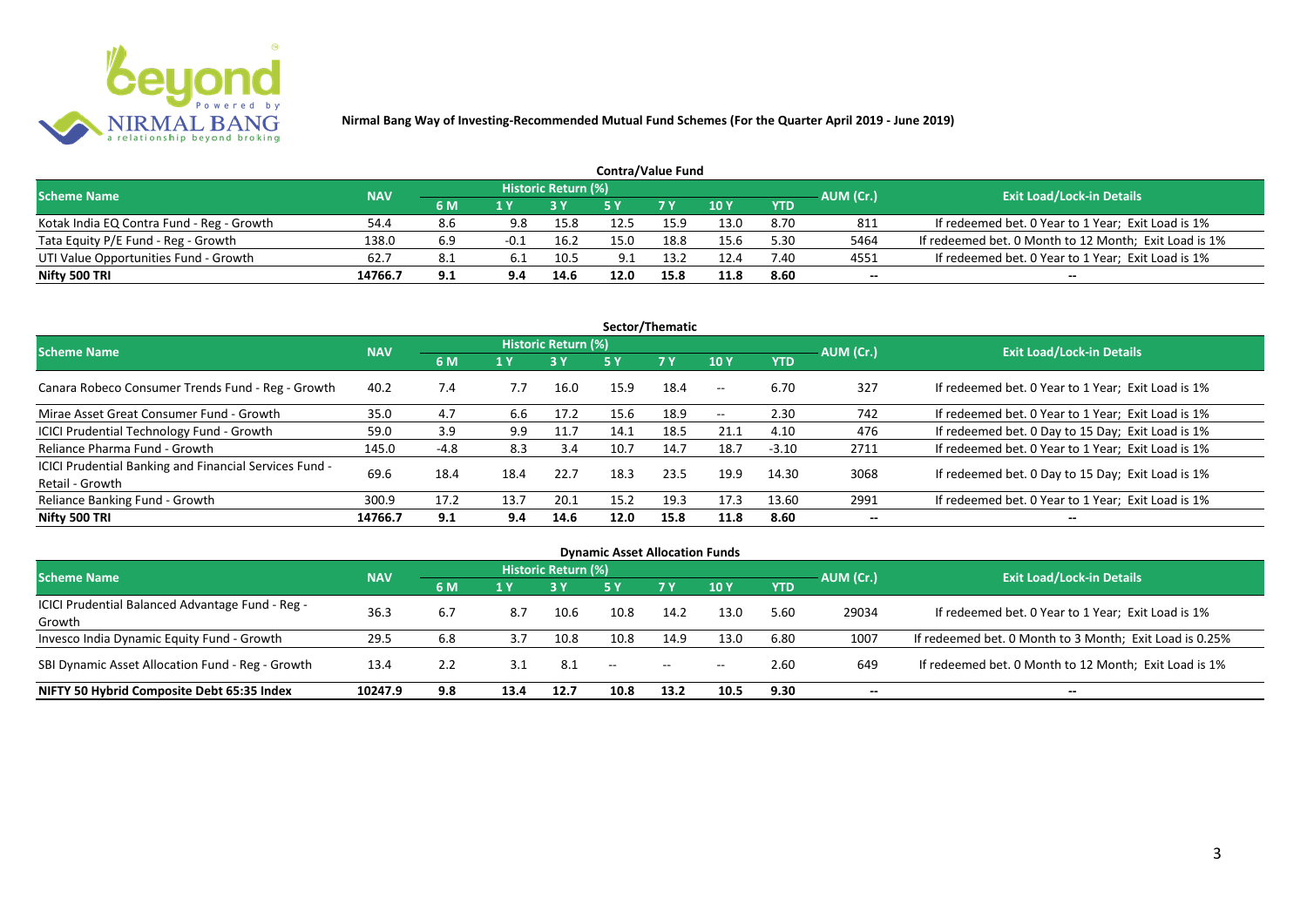

| <b>Hybrid Aggressive</b>                        |            |     |      |                            |      |       |             |            |           |                                                       |  |  |  |
|-------------------------------------------------|------------|-----|------|----------------------------|------|-------|-------------|------------|-----------|-------------------------------------------------------|--|--|--|
| <b>Scheme Name</b>                              | <b>NAV</b> |     |      | <b>Historic Return (%)</b> |      |       |             |            | AUM (Cr.) | <b>Exit Load/Lock-in Details</b>                      |  |  |  |
|                                                 |            | 6 M | 1 Y  |                            | 5 Y  | 7 Y   | <b>10 Y</b> | <b>YTD</b> |           |                                                       |  |  |  |
| HDFC Hybrid Equity Fund - Growth                | 55.4       | 8.7 | 8.9  | 11.0                       | 8.2  |       | 11.3        | 7.80       | 22384     | If redeemed bet. 0 Year to 1 Year; Exit Load is 1%    |  |  |  |
| ICICI Prudential Equity & Debt Fund - Growth    | 137.4      | 8.4 | 9.9  | 13.9                       | 13.0 | 16.7  | 15.1        | 7.30       | 26129     | If redeemed bet. 0 Year to 1 Year; Exit Load is 1%    |  |  |  |
| Mirae Asset Hybrid - Equity Fund - Reg - Growth | 15.2       | 8.9 | 13.2 | 13.8                       | --   | $- -$ | $-$         | 8.60       | 1843      | If redeemed bet. 0 Year to 1 Year; Exit Load is 1%    |  |  |  |
| Reliance Equity Hybrid Fund - Growth            | 54.3       | 2.5 | 0.6  | -9.5                       |      | 14.5  | 13.0        | 2.70       | 11872     | If redeemed bet. 0 Month to 12 Month; Exit Load is 1% |  |  |  |
| Canara Robeco Equity Hybrid Fund - Growth       | 163.2      | 8.9 | 10.7 | 13.0                       | 12.8 | 15.2  | 13.6        | 8.50       | 2124      | If redeemed bet. 0 Year to 1 Year; Exit Load is 1%    |  |  |  |
| NIFTY 50 Hybrid Composite Debt 65:35 Index      | 10247.9    | 9.8 | 13.4 | 12.7                       | 10.8 | 13.2  | 10.5        | 9.30       | $- -$     |                                                       |  |  |  |
|                                                 |            |     |      |                            |      |       |             |            |           |                                                       |  |  |  |

| <b>Arbitrage Fund</b>                      |            |      |     |                     |     |     |     |            |           |                                                         |  |  |  |
|--------------------------------------------|------------|------|-----|---------------------|-----|-----|-----|------------|-----------|---------------------------------------------------------|--|--|--|
| <b>Scheme Name</b>                         | <b>NAV</b> |      |     | Historic Return (%) |     |     |     |            | AUM (Cr.) | <b>Exit Load/Lock-in Details</b>                        |  |  |  |
|                                            |            | 1 M/ | 3M  | 6 M                 |     | 2V  |     | <b>YTD</b> |           |                                                         |  |  |  |
| IDFC Arbitrage Fund - Reg - Growth         | 23.6       |      |     | 6.7                 |     |     |     | 7.00       | 3626      | If redeemed bet. 0 Month to 1 Month; Exit Load is 0.25% |  |  |  |
| Kotak Equity Arbitrage Fund - Reg - Growth | 26.8       | 8.1  | כ.י | 6.5                 | 6.4 | b.4 | 6.3 | 6.70       | 12574     | If redeemed bet. 0 Day to 30 Day; Exit Load is 0.25%    |  |  |  |
| Reliance Arbitrage Fund - Growth           | 19.2       | 9.0  |     | 6.8                 | 6.6 | כ.ס |     | 7.00       | 8276      | If redeemed bet. 0 Month to 1 Month; Exit Load is 0.25% |  |  |  |

|                                          |            |     |     |                     |       | <b>Equity Saver</b> |       |            |           |                                                       |
|------------------------------------------|------------|-----|-----|---------------------|-------|---------------------|-------|------------|-----------|-------------------------------------------------------|
| <b>Scheme Name</b>                       | <b>NAV</b> |     |     | Historic Return (%) |       |                     |       |            |           | <b>Exit Load/Lock-in Details</b>                      |
|                                          |            | 6 M | 1 V |                     |       | 7 Y.                | 10Y   | <b>YTD</b> | AUM (Cr.) |                                                       |
| Axis Equity Saver Fund - Reg - Growth    | 13.2       | 7.0 | 9.0 | 9.2                 | $- -$ | $\sim$              | $- -$ | 6.60       | 757       | If redeemed bet. 0 Month to 12 Month; Exit Load is 1% |
| HDFC Equity Savings Fund - Growth        | 37.5       | 6.0 |     | 11.2                | 8.8   |                     | 9.8   | 5.50       | 5758      | If redeemed bet. 0 Year to 1 Year; Exit Load is 1%    |
| Kotak Equity Savings Fund - Reg - Growth | 14.4       | 4.7 |     | 8.6                 | $-$   | $  \,$              | $- -$ | 4.10       | 2193      | If redeemed bet. 0 Year to 1 Year; Exit Load is 1%    |
| CRISIL Hybrid 50+50 - Moderate Index*    | $- -$      | --  | $-$ | $- -$               | --    | --                  | $- -$ | $- -$      | $-$       | $- -$                                                 |

|                                                |            |           |            |                     |      | <b>Liquid Funds</b> |            |                 |                          |                                  |
|------------------------------------------------|------------|-----------|------------|---------------------|------|---------------------|------------|-----------------|--------------------------|----------------------------------|
| Scheme Name                                    | <b>NAV</b> |           |            | Historic Return (%) |      |                     | <b>YTM</b> | Avg.            | AUM (Cr.)                | <b>Exit Load/Lock-in Details</b> |
|                                                |            | <b>1W</b> | <b>2 W</b> | 1 M                 | 3 M  | 1Y                  |            | <b>Maturity</b> |                          |                                  |
| Axis Liquid Fund - Growth                      | 2091.1     | 7.3       | 7.4        | :. /                | כ. / | 7.6                 | 6.9        | 0.11            | 30460                    | Nil                              |
| Franklin India Liquid Fund - Super IP - Growth | 2824.0     | 7.4       | 7.4        | 7.5                 | 7.6  |                     | 7.4        | 0.09            | 9643                     | Nil                              |
| Kotak Liquid Scheme - Reg - Growth             | 3819.2     | 7.3       | 7.3        |                     |      | 7.4                 | 6.8        | 0.10            | 27577                    | Nil                              |
| Reliance Liquid Fund - Growth                  | 4597.5     | 7.5       |            | 7.5                 | 7.5  | 7.6                 | 7.3        | 0.13            | 34422                    | Nil                              |
| UTI Liquid Cash Plan - Reg - Growth            | 3088.5     | 7.4       |            | 7.3                 | 7.5  | 7.6                 | 7.0        | 0.12            | 36731                    | Nil                              |
| <b>CRISIL Liquid Fund Index</b>                | $- -$      | 7.7       | 7.8        | 8.0                 | $-$  | $- -$               | $- -$      | --              | $\overline{\phantom{a}}$ | $-$                              |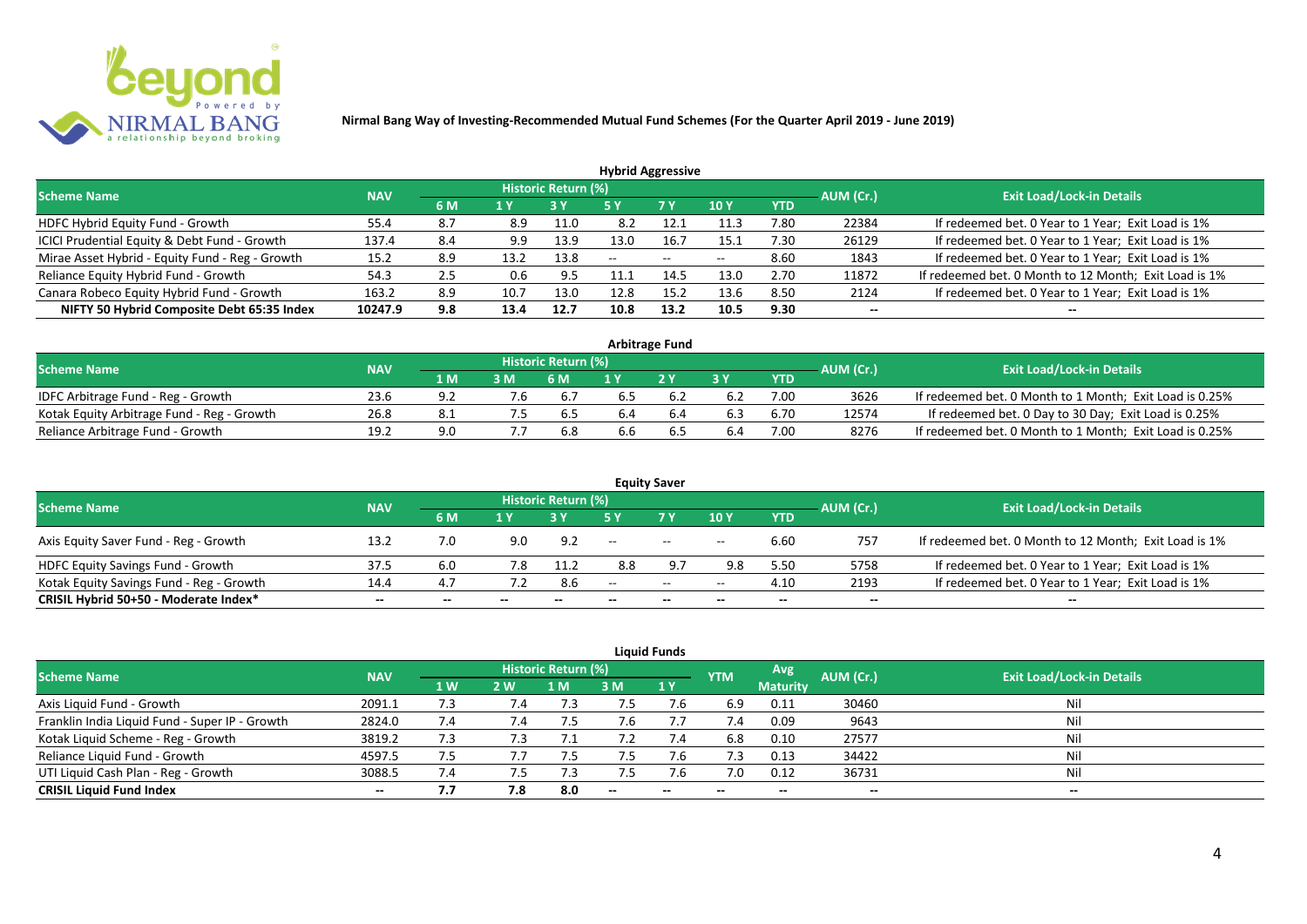

|                                                   |            |      |     |                            |       | <b>Ultra Short Fund</b> |                          |                 |           |                                  |
|---------------------------------------------------|------------|------|-----|----------------------------|-------|-------------------------|--------------------------|-----------------|-----------|----------------------------------|
| <b>Scheme Name</b>                                | <b>NAV</b> |      |     | <b>Historic Return (%)</b> |       |                         | <b>YTM</b>               | Avg             | AUM (Cr.) | <b>Exit Load/Lock-in Details</b> |
|                                                   |            | 1 M  | 3M  | 6 M                        |       | 3Y                      |                          | <b>Maturity</b> |           |                                  |
| Aditya Birla Sun Life Savings Fund - Reg - Growth | 374.8      | 11.4 | 9.3 | 9.2                        | 8.8   | 8.0                     | 8.4                      | 0.55            | 15387     | Nil                              |
| HDFC Ultra Short Term Fund - Reg - Growth         | 10.6       | 10.1 | 8.9 | 8.7                        | $-$   | $- -$                   | 7.6                      | 0.44            | 5812      | Nil                              |
| IDFC Ultra Short Term Fund - Reg - Growth         | 10.7       | 10.9 | 9.0 | 8.8                        | $- -$ | $\hspace{0.05cm}$       | 7.6                      | 0.38            | 1986      | Nil                              |
| Kotak Savings Fund - Reg - Growth                 | 30.4       | 10.4 | 8.6 | 8.6                        | 8.3   |                         | 7.9                      | 0.44            | 12689     | Nil                              |
| SBI Magnum Ultra Short Duration Fund - Growth     | 4203.5     | 10.0 | 8.5 | 8.5                        | 8.5   | 7.4                     |                          | 0.40            | 8143      | Nil                              |
| <b>NIFTY Ultra Short Duration Debt Index</b>      | 3837.5     | 9.9  | 8.4 | 8.5                        | 8.6   | 7.7                     | $\overline{\phantom{a}}$ | $- -$           | --        | $- -$                            |

|                                                            |            |                |       |                     | <b>Money Market Fund</b> |           |            |                 |           |                                  |
|------------------------------------------------------------|------------|----------------|-------|---------------------|--------------------------|-----------|------------|-----------------|-----------|----------------------------------|
| <b>Scheme Name</b>                                         | <b>NAV</b> |                |       | Historic Return (%) |                          |           | <b>YTM</b> | Avg             | AUM (Cr.) | <b>Exit Load/Lock-in Details</b> |
|                                                            |            | 1 <sub>M</sub> | 3 M   | 6 M                 | 1 Y                      | <b>3Y</b> |            | <b>Maturity</b> |           |                                  |
| Aditya Birla Sun Life Money Manager Fund - Reg -<br>Growth | 254.0      | 11.5           | 9.1   | 8.8                 | 8.6                      | 7.5       | 7.7        | 0.56            | 11363     | Nil                              |
| ICICI Prudential Money Market Fund - Reg - Growth          | 262.5      | 10.6           | 8.7   | 8.5                 | 8.3                      | 7.4       | 7.6        | 0.43            | 9271      | Nil                              |
| Reliance Money Market Fund - Growth                        | 2864.8     | 11.1           | 9.0   | 8.9                 | 8.7                      | 7.4       | 7.7        | 0.41            | 3952      | Nil                              |
| UTI Money Market Fund - Reg - Growth                       | 2129.8     | 10.9           | 8.8   | 8.7                 | 8.5                      | 7.4       | 7.8        | 0.50            | 4932      | Nil                              |
| <b>CRISIL Liquid Fund Index</b>                            | $- -$      | 8.0            | $- -$ |                     |                          |           | --         | $- -$           | $- -$     | $- -$                            |

|                                                 |            |      |      |                            |     | <b>Short Term Fund</b> |            |                 |           |                                                      |
|-------------------------------------------------|------------|------|------|----------------------------|-----|------------------------|------------|-----------------|-----------|------------------------------------------------------|
| <b>Scheme Name</b>                              | <b>NAV</b> |      |      | <b>Historic Return (%)</b> |     |                        | <b>YTM</b> | Avg             | AUM (Cr.) | <b>Exit Load/Lock-in Details</b>                     |
|                                                 |            | 1 MZ | 3M   | 6 M                        |     | <b>73 Y</b>            |            | <b>Maturity</b> |           |                                                      |
| Franklin India STIP - Growth                    | 4035.1     | 14.4 | 8.5  | 10.1                       | 9.7 |                        | 11.4       | 3.01            | 13260     | If redeemed bet. 0 Year to 1 Year; Exit Load is 0.5% |
| HDFC Short Term Debt Fund - Growth              | 21.0       | 15.8 | 10.6 | 9.6                        | 9.0 |                        | 8.2        | 1.58            | 7681      | Nil                                                  |
| IDFC Bond Fund - Short Term Plan - Reg - Growth | 38.7       | 18.3 | 11.4 | 10.6                       | 9.6 | 7.3                    | 8.0        | 2.03            | 6985      | Nil                                                  |
| Kotak Bond Short Term Plan - Reg - Growth       | 35.4       | 19.3 |      | 10.5                       | 9 J |                        | 8.4        | 2.67            | 8703      | Nil                                                  |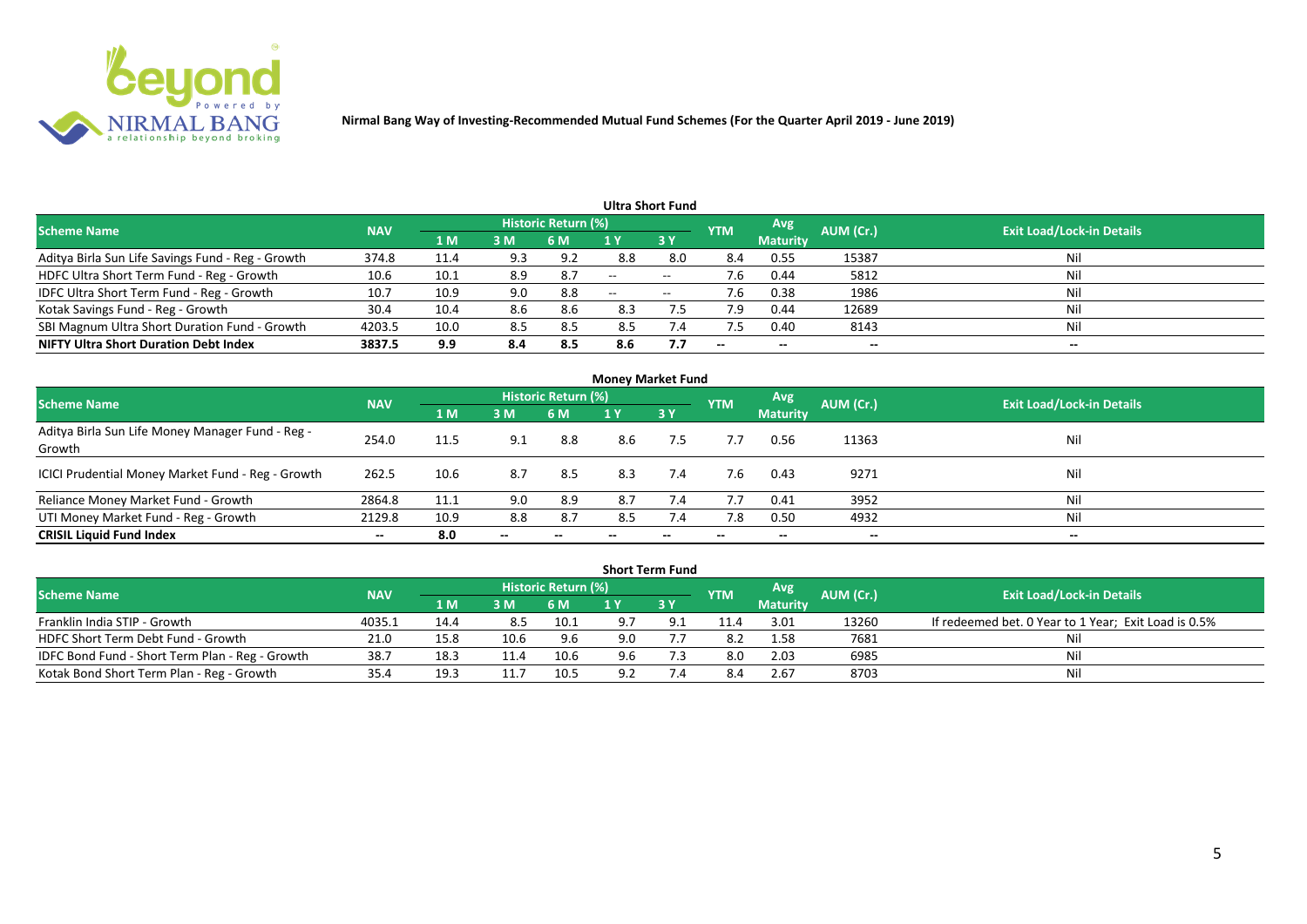

|                                              |            |      |     |                            |     | <b>Low Duration Fund</b> |            |                 |           |                                                          |
|----------------------------------------------|------------|------|-----|----------------------------|-----|--------------------------|------------|-----------------|-----------|----------------------------------------------------------|
| <b>Scheme Name</b>                           | <b>NAV</b> |      |     | <b>Historic Return (%)</b> |     |                          | <b>YTM</b> | Avg             | AUM (Cr.) | <b>Exit Load/Lock-in Details</b>                         |
|                                              |            | 1 M  | 3M  | <b>6 M</b>                 |     | <b>3Y</b>                |            | <b>Maturity</b> |           |                                                          |
| DSP Low Duration Fund - Reg - Growth         | 13.7       | 6.7  | 7.3 | -8.1                       | 8.2 | 7.4                      |            | 0.78            | 2886      | Nil                                                      |
| Franklin India Low Duration Fund - Growth    | 21.9       |      | 7.4 | 8.8                        | 8.9 | 8.8                      | 10.5       | 1.13            | 7107      | If redeemed bet. 0 Months to 3 Months; Exit Load is 0.5% |
| <b>IDFC Low Duration Fund - Reg - Growth</b> | 26.9       | 12.8 | 9.4 | 8.9                        | 8.6 |                          |            | 0.83            | 3386      | Nil                                                      |
| UTI Treasury Advantage Fund - Reg - Growth   | 2600.6     |      | 7.0 |                            | 1.8 |                          | ാ          | 0.55            | 5220      | Nil                                                      |

# **Banking & PSU Bond Funds**

| <b>Scheme Name</b>                             | <b>NAV</b> |      |       | <b>Historic Return (%)</b> |                |      | <b>YTM</b> | Avg             | <b>AUM (Cr.)</b> | <b>Exit Load/Lock-in Details</b> |
|------------------------------------------------|------------|------|-------|----------------------------|----------------|------|------------|-----------------|------------------|----------------------------------|
|                                                |            | 1 M. | 3 M   | 6 M                        | $\blacksquare$ |      |            | <b>Maturity</b> |                  |                                  |
| HDFC Banking and PSU Debt Fund - Reg - Growth  | 15.3       | 19.9 | 12.6  | 11.0                       |                |      |            | 2.59            | 3001             |                                  |
| Kotak Banking and PSU Debt Fund - Reg - Growth | 43.1       | 23.9 |       | 11.8                       | 10.2           | -8.1 | 8.5        | 4.24            | 1432             |                                  |
| UTI Banking & PSU Debt Fund - Reg - Growth     | 14.3       | 20.3 | -14.0 | $-7.2$                     |                |      |            | 1.82            | 200              |                                  |

#### **Corporate Bond Funds**

| Scheme Name                                 | <b>NAV</b> |      |     | <b>Historic Return (%)</b> |     |      | <b>YTM</b> | Avg             | AUM (Cr.). | <b>Exit Load/Lock-in Details</b> |
|---------------------------------------------|------------|------|-----|----------------------------|-----|------|------------|-----------------|------------|----------------------------------|
|                                             |            | 1 M' | 3 M |                            |     | 73 Y |            | <b>Maturity</b> |            |                                  |
| Franklin India Corporate Debt Fund - Growth | 66.7       | 14.5 | 9.4 | 10.3                       |     |      | -a q       | 4.22            | 909        | Ni                               |
| HDFC Corporate Bond Fund - Growth           | 21.2       | 20.9 |     | 11.6                       | 10. |      | 8.3        | 3.43            | 12684      | Nil                              |
| Kotak Corporate Bond Fund - Std - Growth    | 2514.      | 16.! |     | 10.4                       |     |      | 8.2        | 1.04            | 1637       | Ni                               |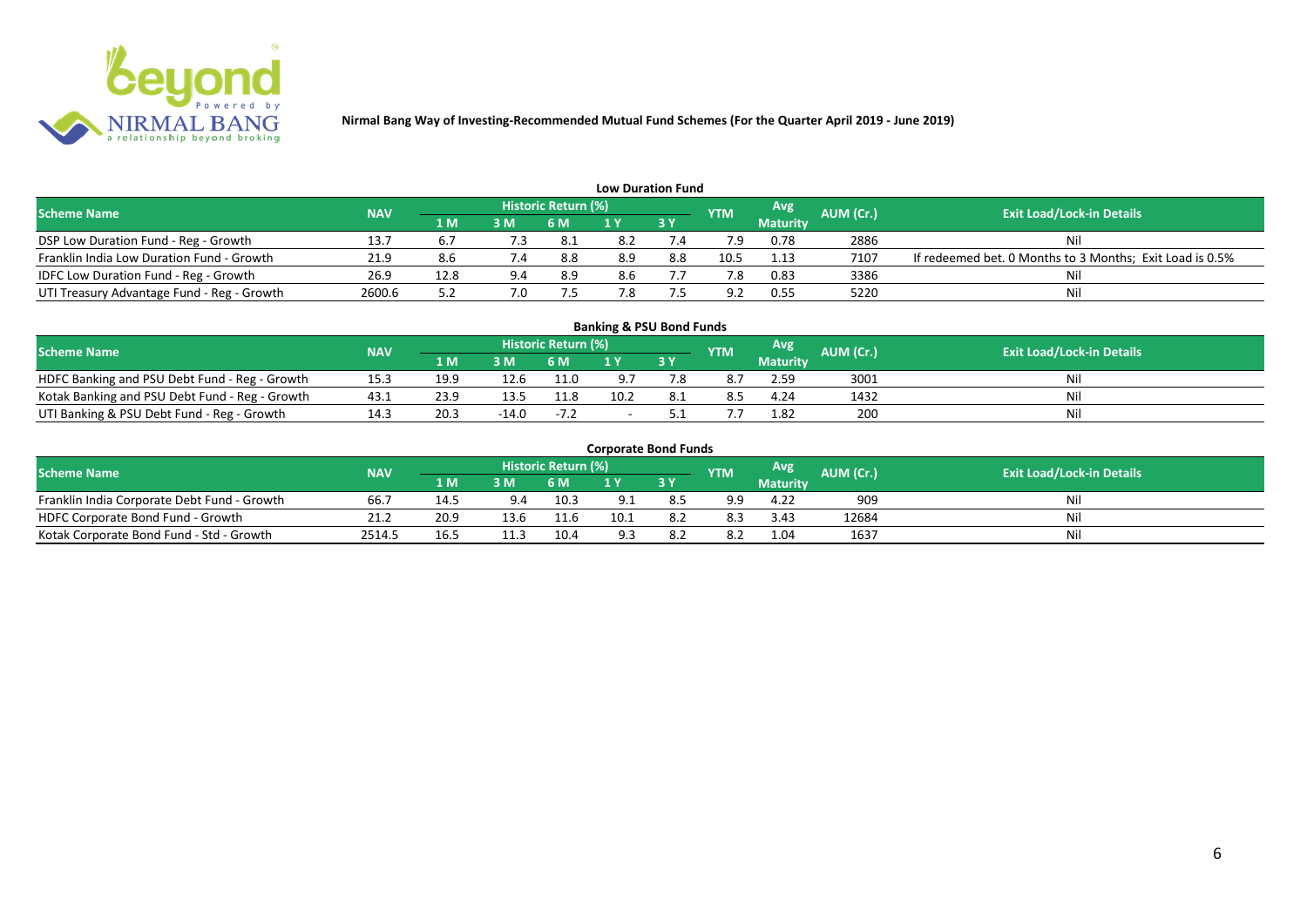

|                                           |            |      |        |                     |     | Credit Risk Funds |            |                 |           |                                                                       |
|-------------------------------------------|------------|------|--------|---------------------|-----|-------------------|------------|-----------------|-----------|-----------------------------------------------------------------------|
| <b>Scheme Name</b>                        | <b>NAV</b> |      |        | Historic Return (%) |     |                   | <b>YTM</b> | <b>Avg</b>      | AUM (Cr.) | <b>Exit Load/Lock-in Details</b>                                      |
|                                           |            | 1 M  | 3M     | 6 M                 |     | <b>3Y</b>         |            | <b>Maturity</b> |           |                                                                       |
|                                           |            |      |        |                     |     |                   |            |                 |           | If redeemed bet. 0 Month to 12 Month; Exit Load is 3%, If             |
| Franklin India Credit Risk Fund - Growth  | 19.7       | 15.5 | 7.3    | 9.0                 | 9.0 | 8.7               | 11.4       | 3.38            |           | 7229 redeemed bet. 12 Month to 24 Month; Exit Load is 2%, If redeemed |
|                                           |            |      |        |                     |     |                   |            |                 |           | bet. 24 Month to 36 Month; Exit Load is 1%                            |
| HDFC Credit Risk Debt Fund - Reg - Growth | 15.5       | 16.2 | 11.1   | 8.9                 | 8.1 | 7.5               | 9.9        | 2.53            | 15966     | If redeemed bet. 0 Month to 12 Month; Exit Load is 1%, If             |
|                                           |            |      |        |                     |     |                   |            |                 |           | redeemed bet. 12 Month to 18 Month; Exit Load is 0.5%                 |
| Reliance Credit Risk Fund - Growth        | 25.4       | 11.5 | $-1.5$ | 3.3                 | 5.1 | 6.6               | 11.5       | 1.98            | 9292      | If redeemed bet. 0 Month to 12 Month; Exit Load is 1%                 |
|                                           |            |      |        |                     |     |                   |            |                 |           | If redeemed bet. 0 Month to 12 Month; Exit Load is 3%, If             |
| SBI Credit Risk Fund - Growth             | 29.9       | 15.8 | 5.1    | 6.7                 | 7.2 | 7.3               | 12.0       | 2.61            | 5407      | redeemed bet. 12 Month to 24 Month; Exit Load is 1.5%, If             |
|                                           |            |      |        |                     |     |                   |            |                 |           | redeemed bet. 24 Month to 36 Month; Exit Load is 0.75%                |

| <b>Dynamic Bond Fund</b>                        |            |      |       |                            |     |       |            |                 |           |                                                         |  |  |  |  |
|-------------------------------------------------|------------|------|-------|----------------------------|-----|-------|------------|-----------------|-----------|---------------------------------------------------------|--|--|--|--|
| <b>Scheme Name</b>                              | <b>NAV</b> |      |       | <b>Historic Return (%)</b> |     |       | <b>YTM</b> | Avg             | AUM (Cr.) | <b>Exit Load/Lock-in Details</b>                        |  |  |  |  |
|                                                 |            | 1 M  | 3M    | 6 M                        |     | 3Y    |            | <b>Maturity</b> |           |                                                         |  |  |  |  |
| Axis Dynamic Bond Fund - Growth                 | 19.5       | 33.9 | 18.4  | 13.5                       |     | 8.0   | 8.6        | 6.80            | 135       | Nil                                                     |  |  |  |  |
| ICICI Prudential All Seasons Bond Fund - Growth | 23.6       | 22.7 | 14.9  | 11.4                       |     | 8.9   | 8.7        | 4.74            | 2647      | If redeemed bet. 0 Month to 1 Month; Exit Load is 0.25% |  |  |  |  |
| IDFC D B F - Reg - Growth (Re-Launched)         | 22.9       | 33.1 | 19.1  | 12.8                       |     | 8.2   | 8.3        | 8.16            | 1919      | Nil                                                     |  |  |  |  |
| Kotak Dynamic Bond Fund - Reg - Growth          | 24.8       | 28.1 | 16.0  | 14.1                       | 119 | 9.0   | 8.7        | 5.60            | 597       | Nil                                                     |  |  |  |  |
| CRISIL Corporate Bond Composite Index*          | $- -$      | --   | $- -$ |                            |     | $- -$ | $- -$      | --              | --        | $- -$                                                   |  |  |  |  |

|                                                 |            |      |      |                     |      | <b>Gilt Funds</b> |            |                 |           |                                                     |
|-------------------------------------------------|------------|------|------|---------------------|------|-------------------|------------|-----------------|-----------|-----------------------------------------------------|
| <b>Scheme Name</b>                              | <b>NAV</b> |      |      | Historic Return (%) |      |                   | <b>YTM</b> | Avg             | AUM (Cr.) | <b>Exit Load/Lock-in Details</b>                    |
|                                                 |            | 1 M  | 3 M  | 6 M.                | 1 Y  | 73 Y              |            | <b>Maturity</b> |           |                                                     |
| IDFC G Sec Fund - Invt Plan - Reg - Growth (Re- | 23.0       | 38.0 | 23.3 | 16.4                | 14.0 | 9.0               | 8.2        | 9.38            | 422       | Nil                                                 |
| launched)                                       |            |      |      |                     |      |                   |            |                 |           |                                                     |
| Reliance Gilt Securities Fund - Growth          | 25.7       | 38.9 | 20.8 | 15.9                | 13.4 |                   | 7.8        | 9.01            | 962       | If redeemed bet. 0 Day to 7 Day; Exit Load is 0.25% |
| UTI Gilt Fund - Growth                          | 42.1       | 31.0 | 18.8 | 14.1                | 10.7 | 9.6               | 7.4        | 5.42            | 475       | Nil                                                 |